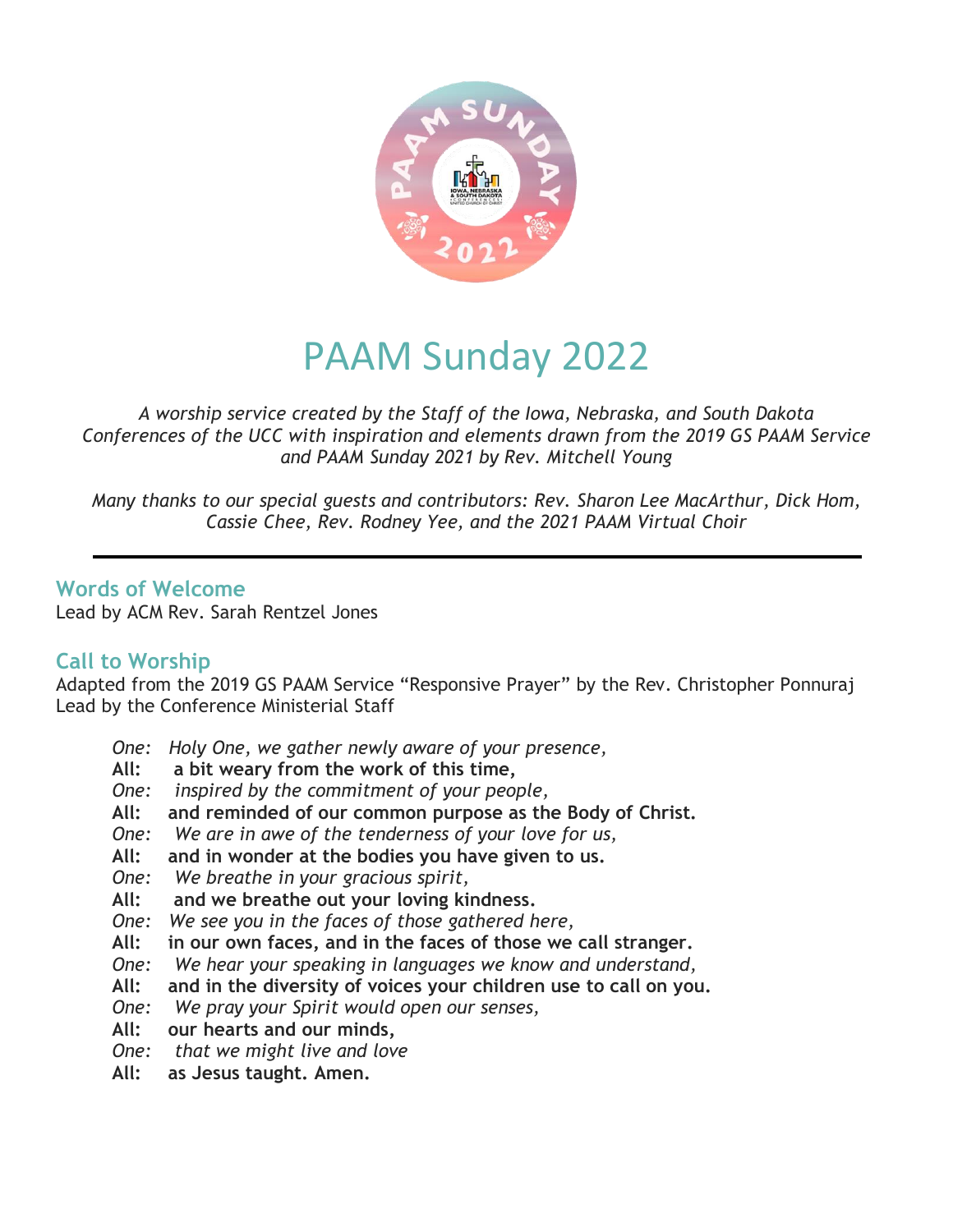#### **Pastoral Prayer**

Adapted from PAAM Sunday 2021 by Rev. Mitchell Young Lead by ECM Rev. Brigit Stevens

**Special Music: "Open My Eyes"** Written and Performed by Rev. Rodney Yee

**Scripture Reading – Matthew 5:14 -16** Lead by ACM Rev. Ellis Arnold

#### **Sermon and Interviews**

Sermon: Rev. Sharon Lee MacArthur at the 2019 GS PAAM Service Interviewees : Dick Hom, Rev. Sharon Lee MacArthur, and Cassie Chee Introduction and Interviews lead by ACM Rev. Sarah Rentzel Jones

#### **Special Music: "Together We Are One"**

By Dick Hom and Adele Neri Recorded for the 2021 Thursdays for the Soul PAAM Service Musicians: Members of the PAAM Virtual Choir

#### **Prayer Litany**

Adapted from the 2019 GS PAAM Service Lead by ACM Rev. Samantha Houser

**Congregational Response:** May our light shine throughout the world.

#### **Offering**

Adapted from PAAM Sunday 2021 by Rev. Mitchell Young Lead by ACM Rev. Kendy Miller

## **Offertory Music: "Hine E Hine"**

Composed by Princess Te Rangi Pai Performed by Aidan Spencer

Born in 1868, Princess Te Rangi Pai was a New Zealand singer and composer of Maori descent. She wrote this song after retiring due to health problems. Aidan learned this in 2010 while living in New Zealand.

Translation: You are crying, little girl, little girl You are tired little girl, little girl Do not fear for there is love In the Creator's heart for you

## **Benediction**

Lead by ACM Rev. Sarah Rentzel Jones